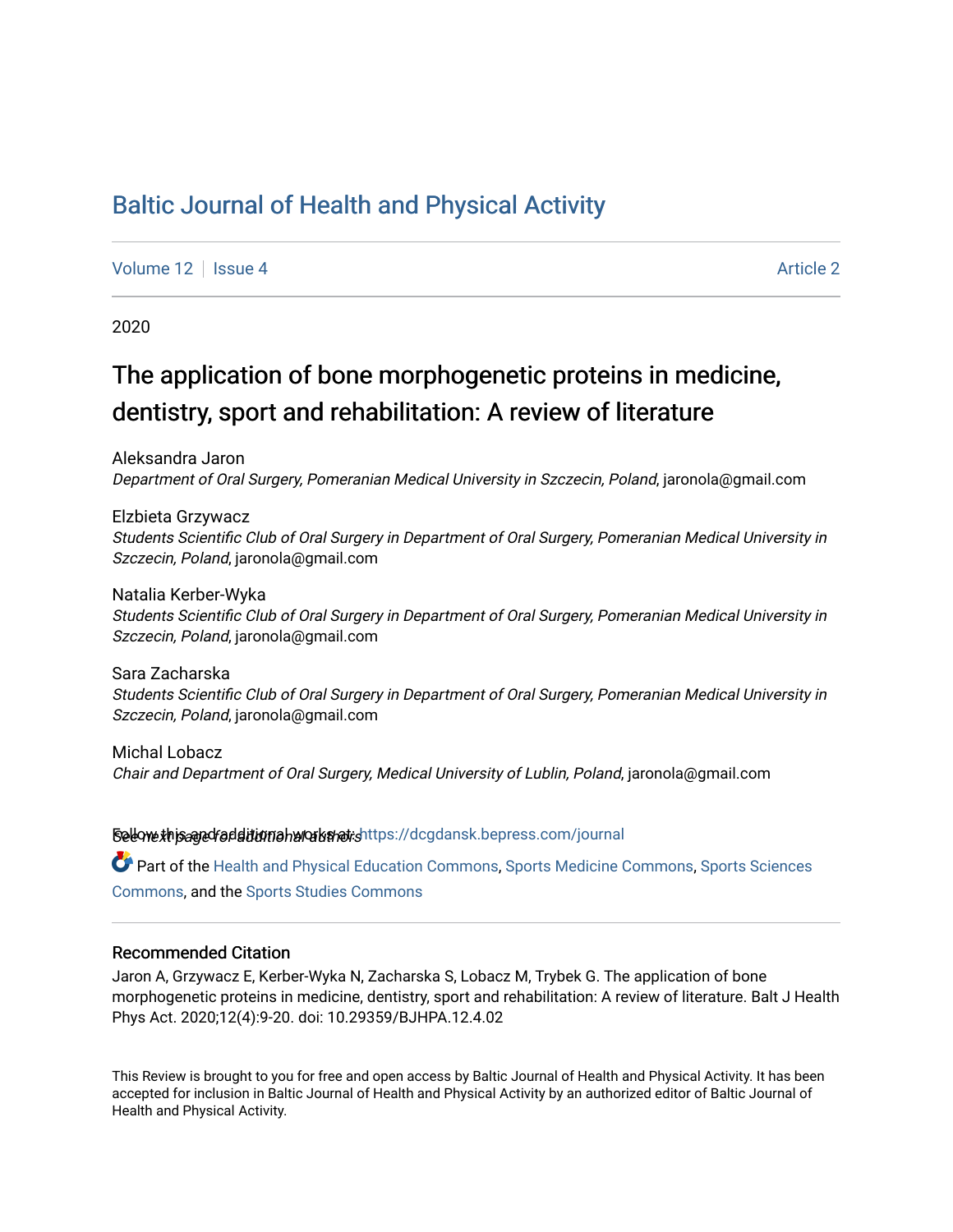## The application of bone morphogenetic proteins in medicine, dentistry, sport and rehabilitation: A review of literature

### Authors

Aleksandra Jaron, Elzbieta Grzywacz, Natalia Kerber-Wyka, Sara Zacharska, Michal Lobacz, and Grzegorz Trybek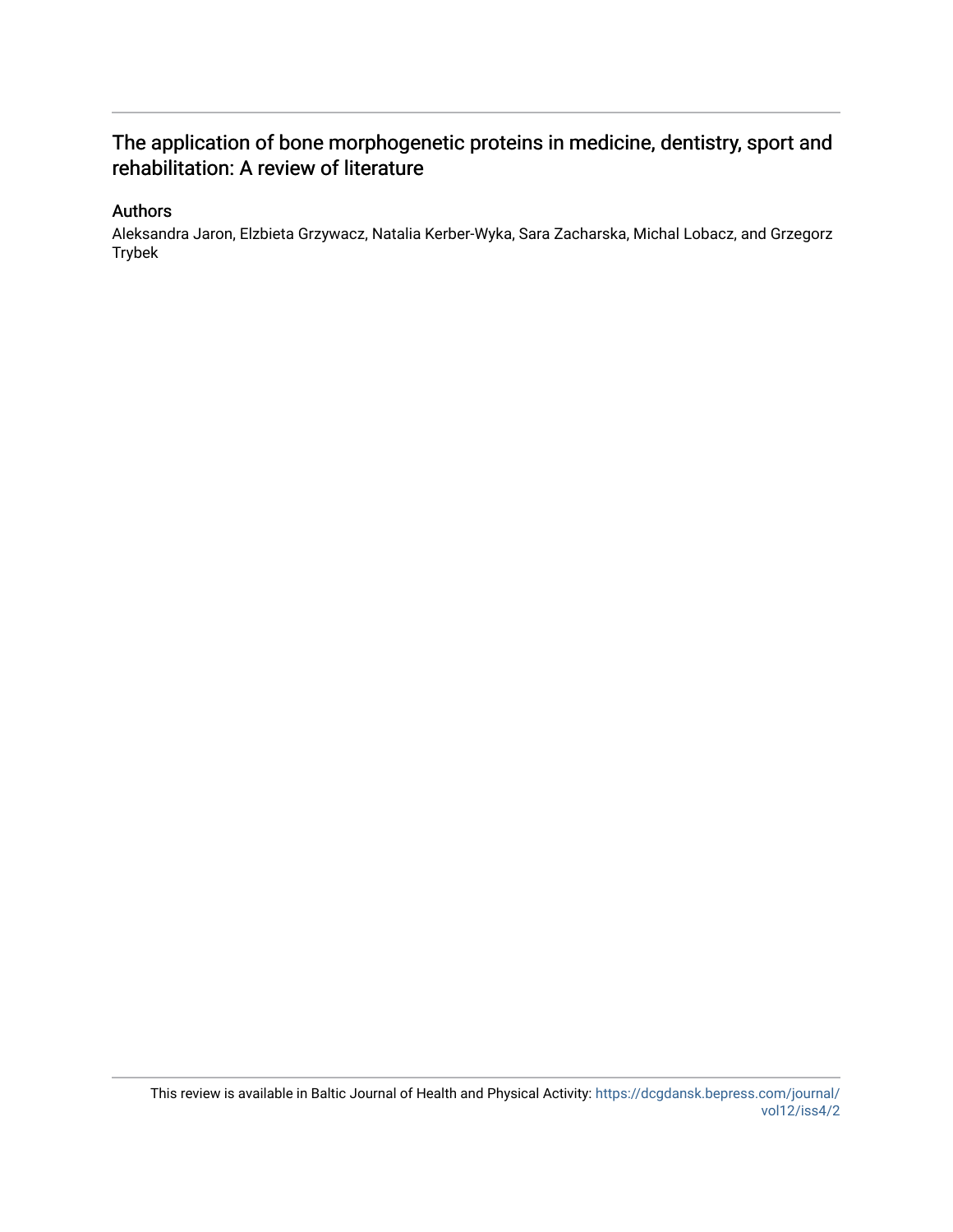# **The application of bone morphogenetic proteins in medicine, dentistry, sport and rehabilitation: A review of literature**

#### **Authors' Contribution:**

- **A** Study Design
- **B** Data Collection **C** Statistical Analysis
- 
- **D** Data Interpretation **E** Manuscript Preparation
- **F** Literature Search
- **G** Funds Collection

#### **Aleksandra Jaroń1 ABDEF, Elżbieta Grzywacz2 BEF, Natalia Kerber-Wyka2 BEF, Sara Zacharska2 BEF, Michał Łobacz3 BF, Grzegorz Trybek1 ABDEF**

- <sup>1</sup> Department of Oral Surgery, Pomeranian Medical University in Szczecin, Poland
- <sup>2</sup> Students Scientific Club of Oral Surgery in Department of Oral Surgery, Pomeranian Medical University in Szczecin, Poland
- <sup>3</sup> Chair and Department of Oral Surgery, Medical University of Lublin, Poland

#### **abstract**

Bone tissue is a mineralized structure with a complicated metabolism and due to its mechanical functions its structure must be adapted to the bone function. The BMP protein group stimulates the formation of bone and cartilage and influences numerous non-osteogenic processes. As a result of their osteogenic effect, BMP proteins are used in numerous areas of medicine, including dentistry and orthopaedics, as well as sport and rehabilitation.

The publications used in this paper were sourced from the PubMed and the Google Scholar databases. The index entries used to search the databases included BMP, bone morphogenetic proteins, medicine, dentistry and sport.

BMP proteins have a wide range of applications, particularly in dentistry and sports medicine. The study demonstrates that autogenous material is the best for bone regeneration as a result of using resources of BMP proteins and bone-forming cells. Undeniably, the condition of the patient's body undergoing treatment with BMP is not without significance. According to the authors of the article, all applications and treatment options with the use of BMPs are yet to be known. Perhaps further development of medicine will make their discovery possible.

**Key words:** BMP, bone morphogenetic proteins, oral surgery, bone regeneration, sport, medicine.

#### **article details**

|                              | Article statistics: Word count: 3,487; Tables: 0; Figures: 1; References: 90                                                                                                                                                                                                                                                                                                                                                                                                                                                                                                                                                                                                                                                                                                                                                                                  |
|------------------------------|---------------------------------------------------------------------------------------------------------------------------------------------------------------------------------------------------------------------------------------------------------------------------------------------------------------------------------------------------------------------------------------------------------------------------------------------------------------------------------------------------------------------------------------------------------------------------------------------------------------------------------------------------------------------------------------------------------------------------------------------------------------------------------------------------------------------------------------------------------------|
|                              | Received: October 2020; Accepted: November 2020; Published: December 2020                                                                                                                                                                                                                                                                                                                                                                                                                                                                                                                                                                                                                                                                                                                                                                                     |
| <b>Full-text PDF:</b>        | http://www.balticsportscience.com                                                                                                                                                                                                                                                                                                                                                                                                                                                                                                                                                                                                                                                                                                                                                                                                                             |
| Copyright                    | © Gdansk University of Physical Education and Sport, Poland                                                                                                                                                                                                                                                                                                                                                                                                                                                                                                                                                                                                                                                                                                                                                                                                   |
| Indexation:                  | Celdes, Clarivate Analytics Emerging Sources Citation Index (ESCI), CNKI Scholar (China National Knowledge<br>Infrastructure), CNPIEC, De Gruyter - IBR (International Bibliography of Reviews of Scholarly Literature in<br>the Humanities and Social Sciences), De Gruyter - IBZ (International Bibliography of Periodical Literature<br>in the Humanities and Social Sciences), DOAJ, EBSCO - Central & Eastern European Academic Source, EBSCO<br>- SPORTDiscus, EBSCO Discovery Service, Google Scholar, Index Copernicus, J-Gate, Naviga (Softweco, Primo<br>Central (ExLibris), ProQuest - Family Health, ProQuest - Health & Medical Complete, ProQuest - Illustrata: Health<br>Sciences, ProQuest - Nursing & Allied Health Source, Summon (Serials Solutions/ProQuest, TDOne (TDNet), Ulrich's<br>Periodicals Directory/ulrichsweb, WorldCat (OCLC) |
| <b>Funding:</b>              | This research received no specific grant from any funding agency in the public, commercial, or not-for-profit sectors.                                                                                                                                                                                                                                                                                                                                                                                                                                                                                                                                                                                                                                                                                                                                        |
|                              | <b>Conflict of interests:</b> Authors have declared that no competing interest exists.                                                                                                                                                                                                                                                                                                                                                                                                                                                                                                                                                                                                                                                                                                                                                                        |
| <b>Corresponding author:</b> | Aleksandra Jaroń; Department of Oral Surgery, Pomeranian Medical University in Szczecin; al. Powstańców<br>Wielkopolskich 72/18, 70-111 Szczecin, tel. 48 914661736; email: jaronola@gmail.com                                                                                                                                                                                                                                                                                                                                                                                                                                                                                                                                                                                                                                                                |
| <b>Open Access License:</b>  | This is an open access article distributed under the terms of the Creative Commons Attribution-Non-Commercial-No-<br>Derivatives 4.0 International (https://creativecommons.org/licenses/by-nc-nd/4.0/), which permits use, distribution<br>and reproduction in any medium, provided the original work is properly cited, the use is non-commercial and is<br>otherwise in compliance with the license.                                                                                                                                                                                                                                                                                                                                                                                                                                                       |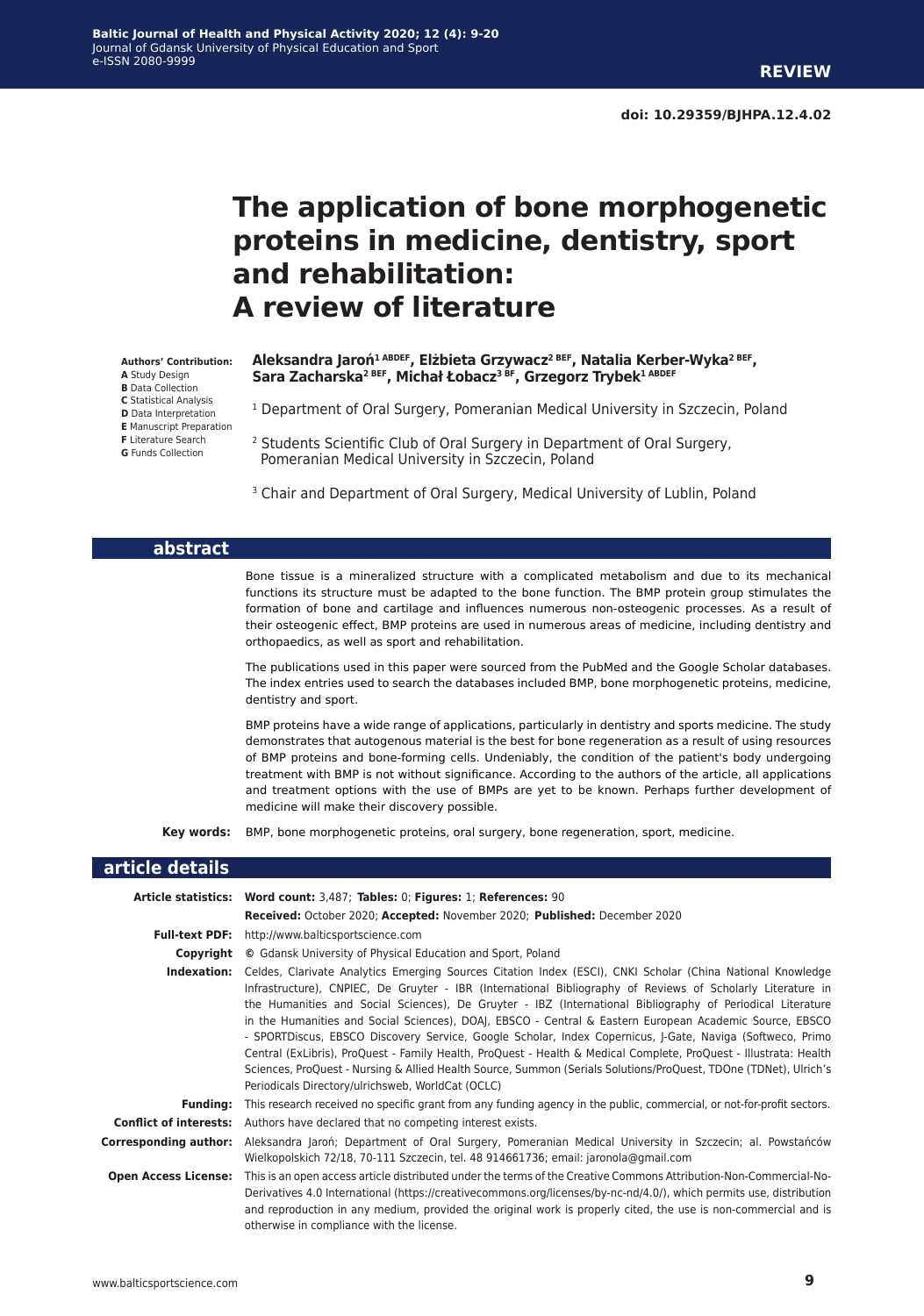## **introduction**

Bone tissue is a mineralized structure with a complicated metabolism and due to its mechanical functions its structure must be adapted to the bone function. Bone physiology includes two phases, namely modelling and reconstruction. Modelling is a process that takes place during bone development. Reconstruction is a process that takes place throughout the whole life of the body and at the first stage involves osteoclasts resorbing a mixture of substances in which the main component is collagen type I and hydroxyapatite [1]. Then the osteoblasts responsible for synthesizing a new matrix, which contains type I collagen and osteocalcin, matrix proteins (MGP), osteopontins, growth factors, such as bone morphogenetic (BMP) proteins and the transforming growth factor *ß* (TGF-*ß*) [2], are directed into the resorbed area. In the remodelling process, the balance between functions of osteoclasts and osteoblasts is important, and in the absence of this balance, bone diseases occur [3]. The BMP protein group stimulates the formation of bone and cartilage and influences numerous non-osteogenic processes. These molecules primarily stimulate the differentiation of mesenchymal stem cells into chondroblasts and osteoblasts [4, 5].

As a result of their osteogenic effect, BMP proteins are used in numerous areas of medicine, including dentistry and orthopaedics, as well as sport and rehabilitation. In addition to bone repair, BMPs are involved in cellular and developmental processes, including muscle mass regulation muscle and bone crosstalk, neurogenesis, as well as inflammation. This family of proteins may prove useful in designing regenerative therapies in dental surgery and periodontology. In the near future, these advances are likely to be applied in periodontal surgery. They may help the approach to the regeneration of entirely lost periodontal structures [6]. They are used, among others, in the regeneration of periodontium with bone defects in the furrow [7]. BMPs also prove to be very promising in promoting wound healing of dental implants [8]. The article presents different types of BMP proteins used in the treatment of orthopaedic injuries, as well as other clinical areas [9].

The publications used in this paper were sourced from the PubMed and the Google Scholar databases. We searched for possible applications of BMP proteins in sport, medicine, and dentistry. The index entries used to search the PubMed and Google Scholar browsers included BMP, bone morphogenetic proteins, medicine, dentistry and sport.

### **bone morphogenetic proteins (bmp) and growth factors (gdf)**

Bone morphogenetic proteins, BMPs, and the transforming growth factor, TGF-*ß*, are part of the superfamily of the transforming growth factor TGF-*β*. They play a key role in tissue development, homeostasis of mature tissues and pathogenesis of bone tissue diseases [4, 5]. The TGF-*β* superfamily may be divided into four subgroups with different mechanisms of bonding and receptor activation. These subgroups are TGFbs, bone morphogenetic proteins (BMP) and growth factors as well as growth differentiation factors (GDF), activin/ inhibin and a subgroup composed of factors which do not match the above three [10]. This is the largest subgroup in the TGF-*β* family. The classes distinguished within its area are as follows:

- BMP2/4
- BMP 5/6/7/8
- GDF 5/6/7
- BMP 9/10
- GDF 1/3
- BMP3/ GDF10
- GDF8 / GDF11
- BMP15 / GDF9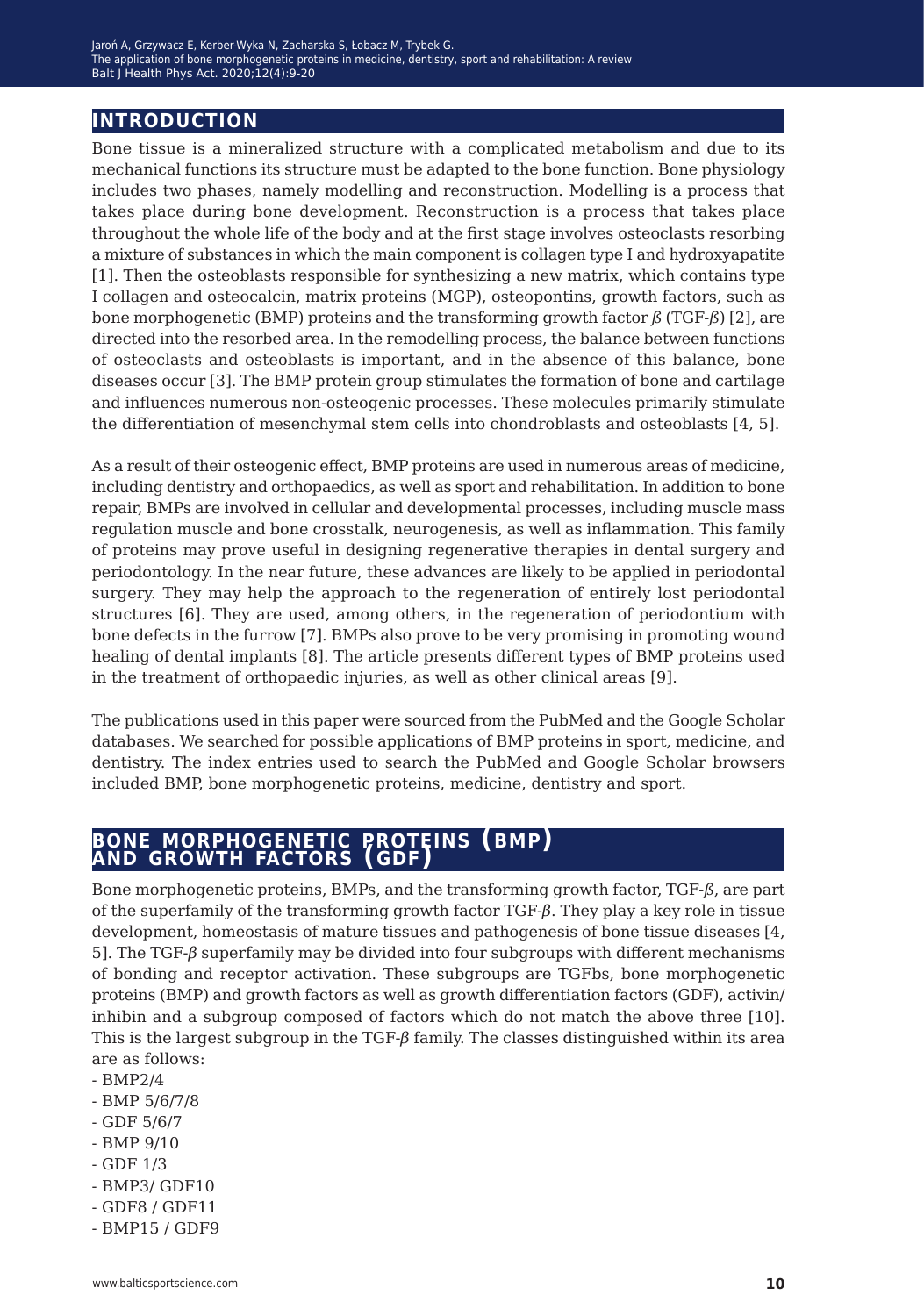

Fig. 1. Ligand receptor activation TGFb/BMP5 [10] Fig. 1. Ligand receptor activation TGFb/BMP5 [10]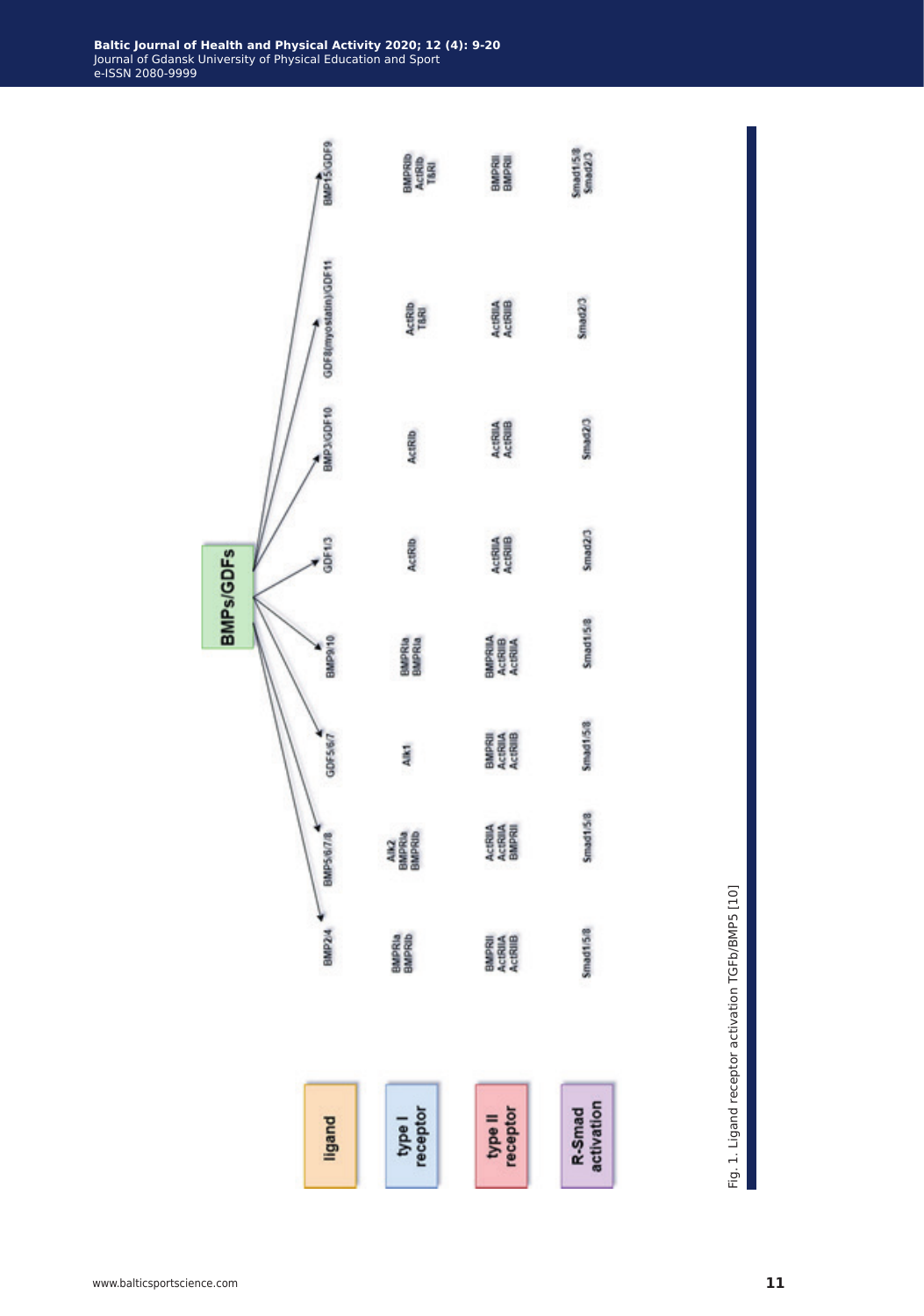## **BMP-2**

This protein was discovered in 1965 by Urist and then in 2007 it was approved as recombinant human rhBMP-2 in dentistry, where it is used for surgical procedures such as bone grafting and maxillary sinus surgery [11]. It is a regulator of cartilage and bone structure. It comes from the superfamily of TNF-Beta [12]. It is composed of 396 amino acids [12], of which they are signal sequences [13, 14]. It is an acidic glycoprotein in the bone matrix [15]. BMP2 plays a key role in osteogenesis. Its highest expression is in chondrocytes, osteoblasts and their precursors. It is responsible for the differentiation of mesenchymal stem cells into chondrocytes. It is also an important factor in the differentiation of osteoclasts (ODF), promoting osteoclastogenesis in late bone formation [16]. Furthermore, it is essential for the differentiation of odontoblasts and the formation of vessels in the pulp [17]. In addition, expression of the BMP-2 gene may be seen in numerous blood vessels and their cells [18].

#### **BMP-4**

This protein is encoded in humans by the BMP4 gene, on chromosome 14q22-q23 [19]. The main role of BMP-4 is to stimulate osteogenesis in the ectopic area, e.g. in subcutaneous tissue and muscle. It was also shown to be present in tumours (osteomyosarcoma) [20]. It is an important factor in mesodermal differentiation [21]. Together with activin it acts synergistically to promote early morphogenesis of mandibular and bark molars [22].

#### **BMP-6**

It is a protein encoded by the BMP6 gene [23]. Not only does it participate in the induction of osteogenic differentiation, but also in the body's innate immune response during the course of inflammatory processes and infections [24]. BMP6 is expressed mainly in cartilage tissue. It induces differentiation of mesenchymal cells into chondrocytes and stimulates synthesis of glycoproteins specific to articular cartilage [25]. It is a potent factor inducing bone growth [26] and an important regulator of the proliferation and differentiation of bone and cartilage cells [27, 28]. BMP-6 signals through activinlike kinase (ALK) and serine-threonine kinase receptors the phosphorylation of Smad proteins. BMP-6 may signal through type I Act-RIA, BMP-RIA and BMP-RIB receptors and type II BMP-RII, Act-RIIA and Act-RIIBi receptors and leads to the phosphorylation of the Smads receptor (Smad-1, Smad-5 and Smad-8). These receptors then form complexes with co-Smad (Smad4) and are transported to the cell nucleus, where they exert gene regulation. For BMP proteins, Smad activation is the main signalling pathway [29]. It is also known that BMP-6 is involved in embryonic skin development and influences cytoskeleton organization and collagen expression [30].

#### **BMP-7**

This protein participates in many physiological processes of the body, including embryogenesis, haematopoiesis, neurogenesis, and skeletal morphogenesis. Clinically, it is used to induce the differentiation of mesenchymal stem cells present in the area of a bone fracture into chondrocytes, osteoclasts and even form a new bone as a result of calcium deposition [31].

## **the application of bmp proteins**

As early as 2009, Schuberth and his team showed that BMP proteins are very useful in patients undergoing foot and ankle surgery, who are at a high risk of bone healing complications. The results of such analyses showed that bone morphogenetic proteins in those patients proved to be useful [32].

The proteins BMP2 and BMP7 are particularly important in the treatment of acute and open shaft fractures of the tibia and facial surgery [33-35]. They have been approved by the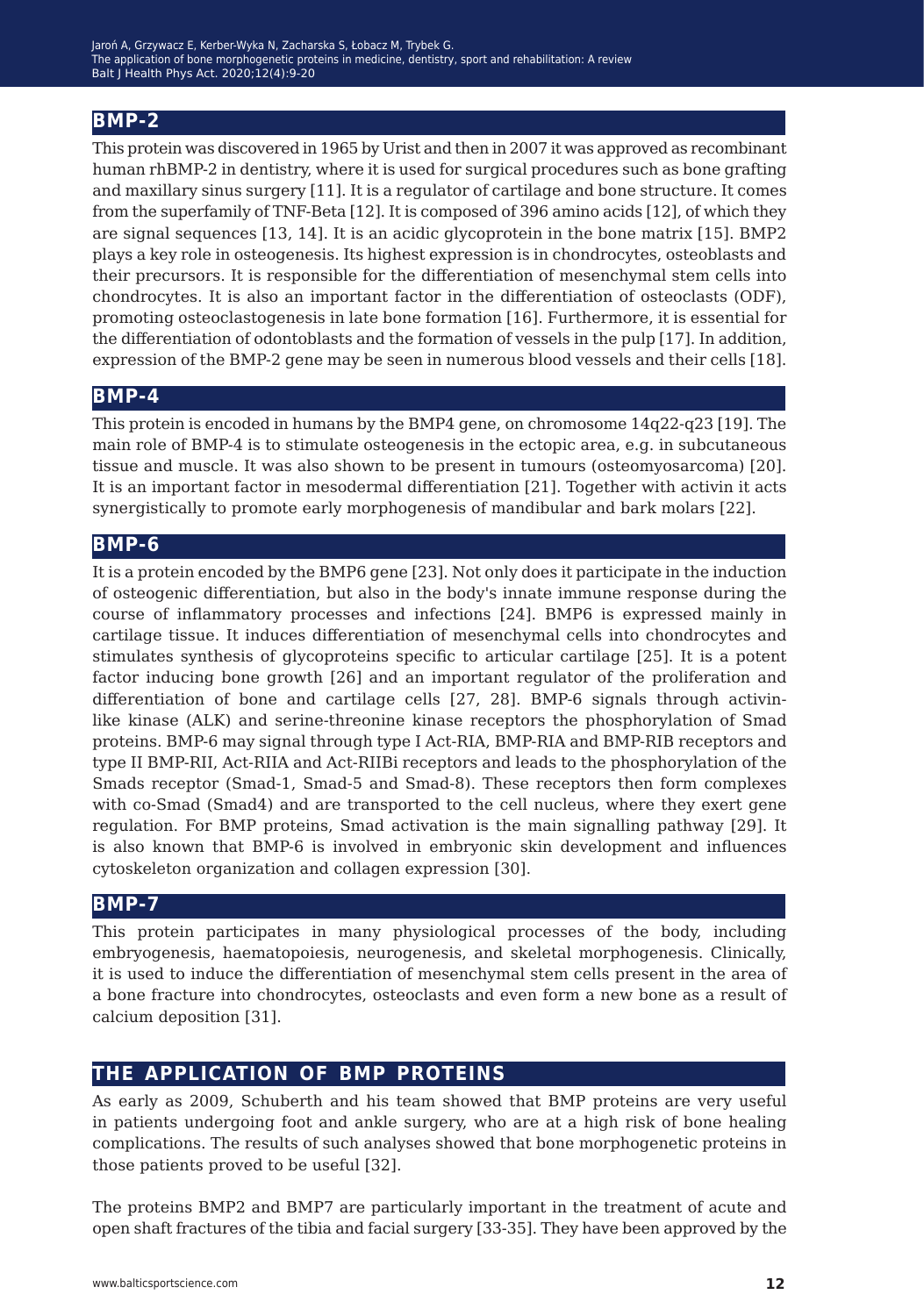US Food and Drug Administration (FDA). For facial surgery, the FDA-approved INFUSE® bone grafts, which consist of recombinant human BMP-2 placed on top of absorbable collagen sponges and are used to induce new bone tissue at the site of implantation [33]. BMP-2 is primarily used for bone regeneration. It has the ability to initiate a cascade of bone formation including migration of mesenchymal stem cells and their differentiation into osteoblasts [36]. Additionally, BMP-2 was found to induce ectopic bone formation, soft tissue hematomas, and bone resorption around implants [35, 37-39].

An alternative may be human bone morphogenetic protein-2 (hBMP-2) used for autologous bone grafting, which is used in a variety of orthopaedic procedures including spinal fusions, oral surgery, bone, cartilage, as well as tendon and ligament repair [40].

The BMP7 protein is used in rotor injuries, which usually lead to a prolonged pain and reduced mobility in the shoulder joint [41]. Gomes et al. [42] discovered that a postoperative injection of autologous bone marrow (BM) mononuclear cells can increase the functional status of a patient. This resulted in the opening of normal morphology of the tendon-bone junction. Finally, KGN successfully improved the quality of tendon healing following rotator cuff surgery [43]. BMP-7 was also shown to aid the complete integration of a tendon graft into newly formed trabecular bone during an anterior cruciate ligament reconstruction [44].

BMP-2 proteins are also used in traumatology, sports medicine, sports surgery, and spine surgery [45]. A disadvantage in using these proteins is their poor solubility at the physiological pH [33, 46-48], rapid clearance and a relatively short biological half-life [33, 49].

BMP-7 proteins were used in the reconstruction of the alveolar cleft (Osigraft; Stryker Biotech, UK) [50]. 9 patients with unilateral jaws and 2 with bilateral cleft jaws were treated with RhBMP-7 [51]. The mean age of the patients was 10.4 years. Six months after the procedure, bone formation was observed on radiographs. The effects of BMP-7 on the course of orthodontic treatment and jaw growth were monitored for the subsequent 10 years.

A follow-up examination was performed every 3 days for the first 10 days, then every week for 3 months, and then after 6 months and after 1 year for 10 years. During each appointment, bone growth, tooth eruption and the interaction between the mandible and maxilla were monitored. Patients with unilateral cleft were radiographically assessed for normal bone formation, against the Kindelan score grades of 1 or 2. In patients with bilateral cleft, the condition was graded 3 or 4 because of partial or complete bone abnormality. Orthodontic treatment was started in children who had received a transplant. The growth of the jaw with the use of BMP appeared to be similar to that with the use of autogenous bone. Longterm complications and abnormalities in bone growth were not detected [50].

A study was performed during which hydroxyapatite with recombinant rhBMP-2 factor was applied to the extraction sockets in the experimental group in order to preserve the alveolar process. However, in the control group, beef bone was inserted. The results were compared for both the histological and clinical bone formation. The height of the alveolar process in the two groups was similar, although the width was relatively smaller in the study group than in the control group. The percentage increase was on average from 25.37% to 17.23% in the experimental group and 6.13% to 4.32% in the control group. The use of rhBMP-2 / HA results in an increased ability to form new bone in the first 3 months compared to the use of bovine bone [52].

In addition, BMP7 is used in the treatment of cardiovascular diseases as an anti-fibrotic, anti-inflammatory and anti-apoptotic agent [53]. It is a protective factor in diabetic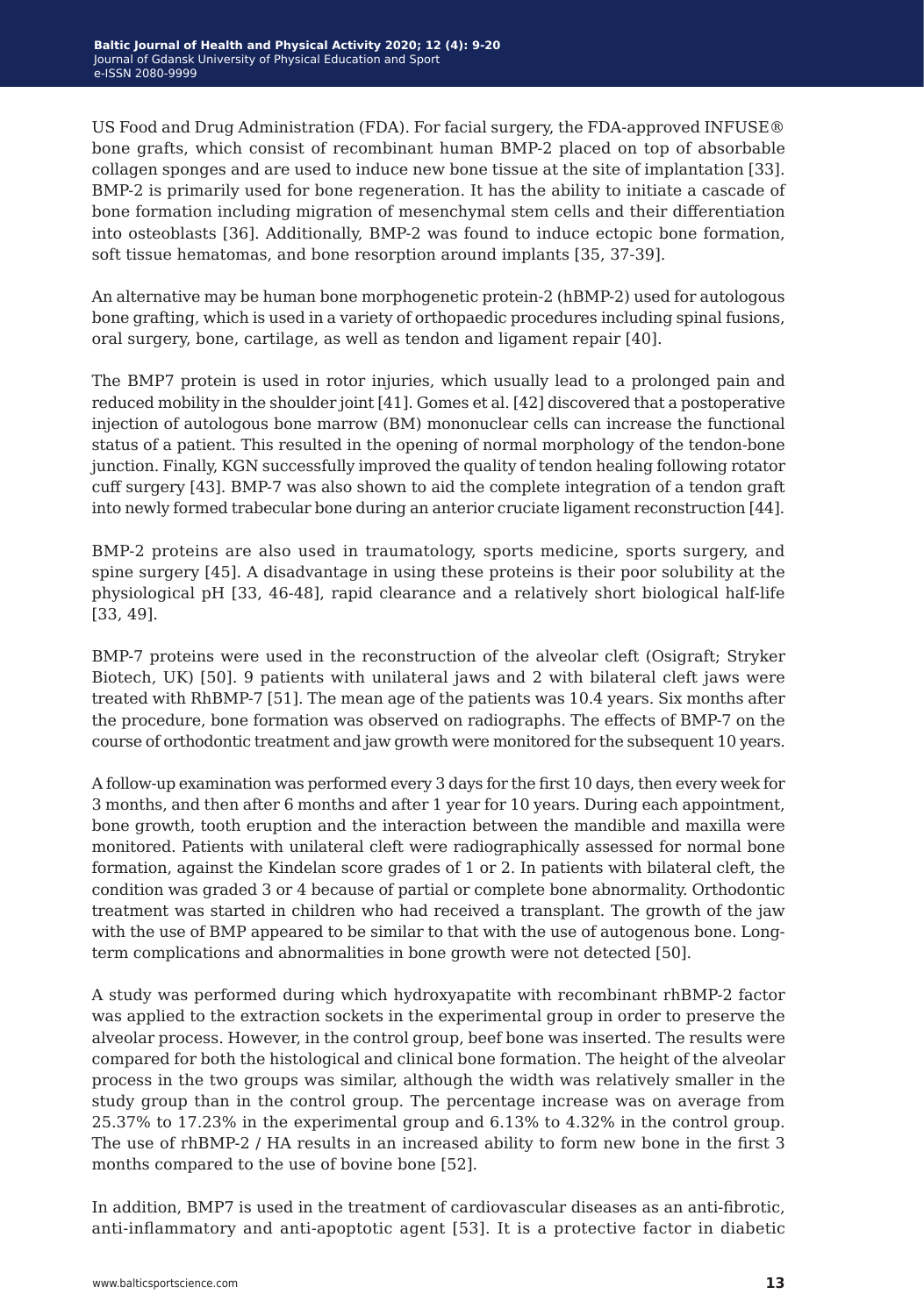nephropathy [54, 55] as well as in kidney cells [56]. BMP-7 was found to promote odontogenic differentiation of pulp-derived stem cells [57].

### **BMP-4**

The BMP4 protein may be used in such fields of medicine as neurology and cardiology. Amyotrophic lateral sclerosis (ALS) is an adult-onset fatal neurodegenerative syndrome characterized by a systemic loss of motor neurons with marked astrocytosis and microgliosis in the spinal cord and the brain. Shijo et al. [58] showed that BMP4, with its downstream signalling, might be a new therapeutic target for therapies modifying the course of a disease in ALS [58]. It was also investigated whether spontaneous exercise increases the risk of progression of pathological cardiac hypertrophy with the involvement of BMP4 proteins. However, given the pro-inflammatory function of BMP4 induced by training, a reduction in bone BMP4 content may be beneficial for the failing heart, but more research is needed in order to better understand the relationship between bone metabolism and heart failure [59].

#### **BMP-6**

With the onset of menopause in women, the balance between bone regeneration and resorption processes is disturbed. They become brittle and prone to break easily. This is related to a decrease in osteoinduction resulting from a decrease in growth factors, such as bone morphogenetic proteins in the bone extracellular matrix [60]. Studies were performed involving systemic administration of recombinant BMP-6 protein to ovariectomised rats. These studies showed that the BMP-6 protein might be a bone anabolic agent with a systemic effect that may be used in patients with osteoporosis for bone regeneration [60].

Fractures among the elderly, especially those suffering from osteoporosis, are also a significant problem for medicine. BMP proteins have a therapeutic potential that enables a better fracture healing in such patients. Studies on mice were conducted in this regard. It was proven that the BMP-3 protein is the initiator of bone tissue repair with the highest intensity occurring 24 hours after the injury. In mice, the BMP-2 protein influenced the differentiation of mesenchymal stem cells (MSCs) into osteoblasts (together with BMP-6 and BMP-9 they act as the strongest signal for conversion) [61].

In one study BMP proteins were used to treat an open tibial fracture in 450 patients. During a one-year observation, it was noticed that higher doses of BMP2 effectively improved the bone healing process compared to patients treated in a standard way [62].

MSC and their transformation into osteoblasts are crucial in the implant treatment, the use of bone substitute materials and scaffolding for bone cells. What is characteristic and distinctive of the bone tissue that is formed through regeneration is that it is almost indistinguishable from the tissue that is undamaged. This differentiates it from soft tissues, where a scar is formed at the site of damage. BMP proteins, along with other factors, are involved in recruiting MSCs that multiply, differentiate and lead to bone formation around the injury by endothelial ossification approximately 7-10 days after the injury. This is followed by chondrogenesis under the signalling action of BMP, TGF-2 and -3, and in the next stage cartilage is transformed into the bone tissue [63].

## **materials for bone regeneration**

It is important that the area that undergoes bone regeneration is free from infection, both in bone tissue and in the surrounding tissues. It should also show an adequate level of blood supply. The patient's general diseases also reduce the regenerative capacity of the bones [64].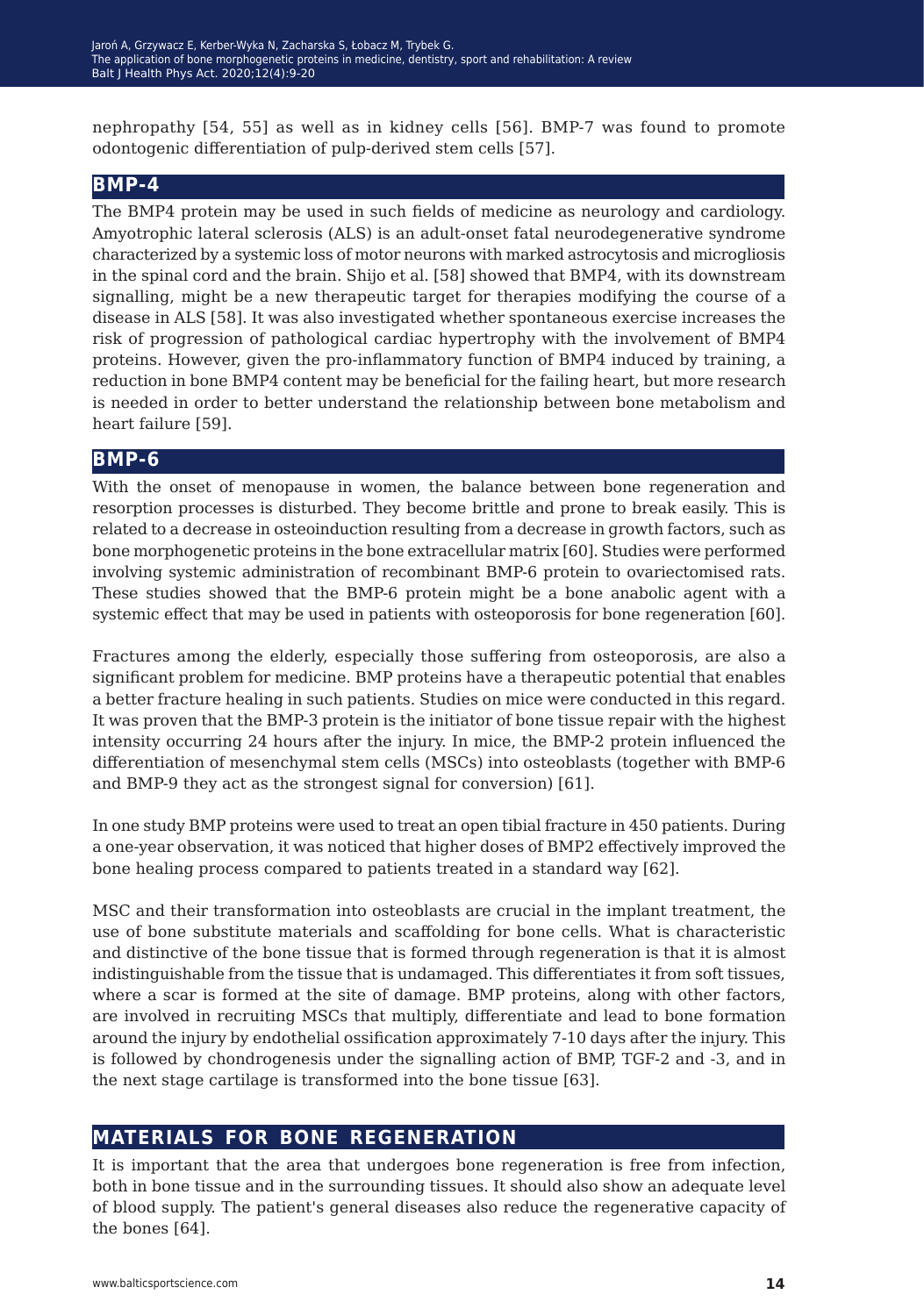The materials used for bone regeneration induce the repair process by osteogenesis, osteoinduction and osteoconduction, and their selection should be adjusted in each case, e.g. to the size of the bone defect, biomechanical properties, shape and volume. 4 classes of materials used for supplementing bone defects are as follows:

- a. autogenous: the material comes from the same person and is taken from a different area of the body; freshly harvested tissue contains living cells and osteoinductive factors, including BMP-2 and -7, FGF, IGF, and PDF. 41 Additional material shows no immunogenicity and no risk of viral disease transmission [65].
- b. allogeneic preparations: the material comes from another person (the material comes from conspecific), collected from a living donor or corpse. However, this material displays immunogenic properties a risk of transmitting viral diseases and bacterial infections [66].
- c. xenogeneic: it is derived from other species than humans (pigs, cattle), but carries a risk of transmitting zoonoses [67].
- d. bone substitutes: they are capable of causing cell migration and proliferation, and their differentiation into cells is necessary for bone regeneration. Natural origin: collagen, elastin, alginate. Synthetic materials: hydroxyapatite, calcium phosphate cement [68].

Numerous studies have shown that porous silicon (pSi) may be used as a carrier for BMP [69- 71]. proteins due to its large surface area and porous volume, combined with its biocompatibility and ability to decompose into non-toxic products under physiological conditions [72, 73]. In addition, pSi has been found to have beneficial properties in the field of bone regeneration [74-79], including its ability to induce the growth of hydroxyapatite [80, 81]. pSi has been found to promote osteoblast adhesion and initiate the maturation process [82].

#### **practical application**

The current treatment strategies typically involve the use of autogenous bone grafts from such places as the fibula, iliac crest and ribs, the retromolar triangle area, the area between the mandibular foramen and mandible symphysis, tuberosity of maxilla, post-extraction site area, and outer oblique line. They are collected as non-vascularized or vascularized grafts. These transplants are characterized by numerous limitations, including degree of difficulty in performing the operation, risk of failure during surgery, bone resorption, complications at the site of anastomosis, severe infections and phantom pain [83, 84]. Therefore, a new, reliable bone regeneration strategy is needed [37].

As mentioned earlier, attention should be paid to proper blood supply to the area around the injury. Proper oxygen supply is necessary for osteoclasts and osteoblasts. Pressure on the transplanted material or its lack of stability disrupts its oxygen supply, thus disrupting regenerative processes. Therefore, it is recommended not to use a full or partial denture to eliminate pressure and quitting smoking, which reduces blood flow to the transplant site (vasoconstriction phenomenon) [68].

A) Autogenous grafts – taken from the ilium, tibia, ramus and the symphysis of the mandible. The disadvantages are two surgical fields (the site of the graft collection and the area for which the collected material was intended), hematomas, damage to nerve trunks, blood loss, pain during movements, and cosmetic defects. The material taken from the mandibular symphysis may cause sensory disturbances in the lower lip and chins.

Fretwurst et al. [85] conducted a study on 32 edentulous patients for whom bone augmentation was necessary before implantation. The material was collected from the iliac crest area and transplanted into the maxilla and mandible according to a standardized protocol. 150 implantations in total were carried out and then followed for an average of 69 months. The success rate was similar: 96% for the maxilla, and 92% for the mandible.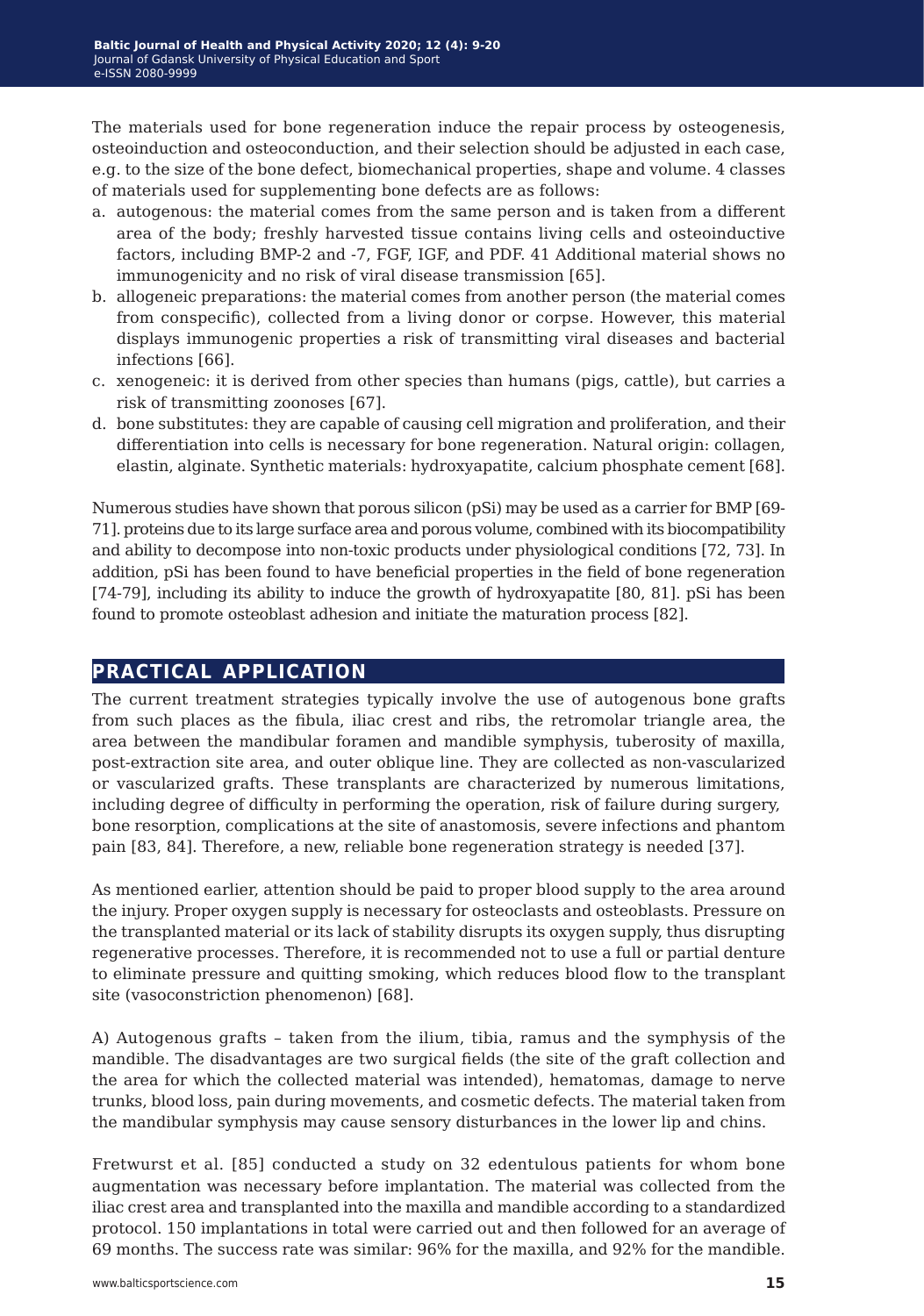Other studies [86] focused on fibula grafts for mandibular reconstruction. The fibula is often used for the reconstructive treatment of patients with head and neck tumours. Over 15 years of observation showed that in patients who had a vascular fibrous graft used for their implant therapy integration of the implants with the bone was stable. The tissue was also checked for the histological aspect of the graft and its properly vascular structure was found.

B) Allogeneic grafts – they contain BMP proteins, which are MSC cell inducers. The demineralization process, which the material is subjected to, exposes the BMP protein, and not only does it act on bone cells, but also stimulates angiogenesis. We distinguish two types of materials:

- mineralized materials which contain mineralized ingredients and collagen,
- demineralized materials which retain the collagen matrix.

It is assumed that the material with dimensions from 100 to 300 mm has the best osteoconductive potential. An advantage over the previously discussed material is that it is not necessary to create a second surgical field. Treatment outcomes are similar to those in autogenous transplants.

Studies by Xavier et al. [87] were conducted using allogeneic (material taken from a sheep) and an autogenous transplant for the treatment of lesions within the maxillary sinus. Then, computed tomography was performed after one week, six months and one year following the transplant. The results were similar.

Other studies [88] were carried out to restore the atrophied maxillary alveolar process using an allograft. Histological checks were performed after 4 months (progressive appearance of host cells in the transplant, weak, still developing new blood supply, sparse osteoclasts), 6 months (the graft is gradually replaced with new bone, although still with a low cell activity), and 9 months (areas of newly formed bone along with osteocyte gaps as a result of resorption).

C) Xenografts – low material cost, availability of a large amount of material is one of the advantages. They are collected mainly from cattle and horses and therefore require strict sterilization. For their application to be effective, BMP proteins or platelet-rich plasma must be used, and usually membranes are required to secure their stability. These materials are free of organic ingredients.

The stability of implants placed in grafts within the maxilla was tested [89]. In patients requiring mandibular regeneration and implantation, xenogenic and autogenous materials were used. Implants were introduced after the healing period. Tests were performed on each of them and no statistically significant differences in both cases were found.

D) Alloplastic materials – often used with allogeneic grafts. Studies comparing the use of autogenous grafts (taken from the mandible) and alloplastic material (calcium sulphate) were also conducted on 12 patients undergoing periodontal treatment. The transplanted sites healed after secondary exposure with good tissue coverage and soft tissue quality. No statistical difference in regeneration between the materials used was found [90].

#### **conclusions**

BMP proteins have a wide range of applications, particularly in dentistry and sports medicine. They are important for bone regeneration. Their presence in materials used to stimulate reconstruction processes correlates, along with other factors, with the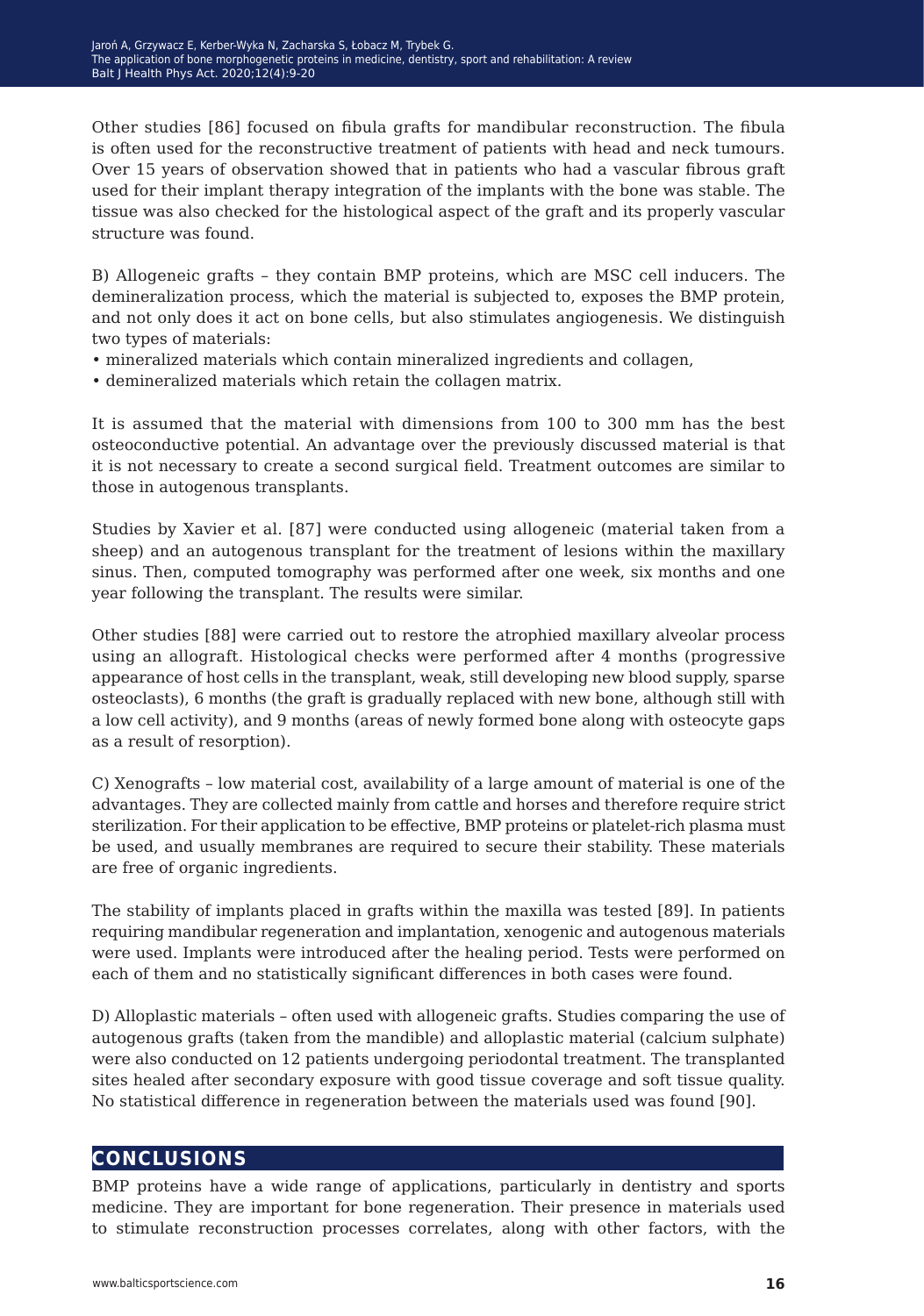degree of their ability to repair bone defects. Hence, it is an opportunity for patients with developmental disorders, as well as patients after injuries, who do not accept their appearance. Thanks to bone regeneration resulting from the use of BMP, it is possible to improve their quality of life, both physically and psychologically.

The study demonstrates that autogenous material is the best for bone regeneration as a result of using resources of BMP proteins and bone-forming cells. Undeniably, the condition of the patient's body undergoing treatment with BMP is not without significance.

According to the authors of the article, all applications and treatment options with the use of BMPs are yet to be known. Perhaps further development of medicine will make their discovery possible.

#### **references**

- [1] Raggatt LJ, Partridge NC. Cellular and molecular mechanisms of bone remodeling. J Biol Chem. 2010;285(33):25103- 25108.<https://doi.org/10.1074/jbc.R109.041087>
- [2] Huang W, Yang S, Shao J, Li YP. Signaling and transcriptional regulation in osteoblast commitment and differentiation. Front Biosci. 2007 May 1;12:3068-3092.<https://doi.org/10.2741/2296>
- [3] Soltanoff CS, Yang S, Chen W, Li YP. Signaling networks that control the lineage commitment and differentiation of bone cells. Crit Rev Eukaryot Gene Expr. 2009;19(1):1-46. [https://doi.org/10.1615/CritRevEukarGeneExpr.v19.i1.10](https://doi.org/10.1615/CritRevEukarGeneExpr.v19.i1.10 )
- [4] Guo X, Wang XF. Signaling cross-talk between TGF-beta/BMP and other pathways. Cell Res. 2009 Jan;19(1):71-88. <https://doi.org/10.1038/cr.2008.302>
- [5] Schliermann A, Nickel J. Unraveling the Cconnection between fibroblast growth factor and bone morphogenetic protein signaling. Int J Mol Sci. 2018;19(10):3220. Published 2018 Oct 18.<https://doi.org/10.3390/ijms19103220>
- [6] Sasikumar KP, Elavarasu S, Gadagi JS. The application of bone morphogenetic proteins to periodontal and periimplant tissue regeneration: A literature review. J Pharm Bioallied Sci. 2012;4(Suppl 2):S427-S430. [https://doi.](https://doi.org/10.4103/0975-7406.100320) [org/10.4103/0975-7406.100320](https://doi.org/10.4103/0975-7406.100320)
- [7] Thomadakis G, Ramoshebi LN, Crooks J, Rueger DC, Ripamonti U. Immunolocalization of bone morphogenetic Protein-2 and -3 and Osteogenic Protein-1 during murine tooth root morphogenesis and in other craniofacial structures. Eur J Oral Sci. 1999 Oct;107(5):368-77.<https://doi.org/10.1046/j.0909-8836.1999.eos107508.x>
- [8] Dunn CA, Jin Q, Taba M Jr, Franceschi RT, Bruce Rutherford R, Giannobile WV. BMP gene delivery for alveolar bone engineering at dental implant defects. Mol Ther. 2005;11(2):294-299. [doi:10.1016/j.ymthe.2004.10.005](https://doi.org/10.1016/j.ymthe.2004.10.005)
- [9] Yadin D, Knaus P, Mueller TD. Structural insights into BMP receptors: Specificity, activation and inhibition. Cytokine Growth Factor Rev. 2016 Feb;27:13-34.<https://doi.org/10.1016/j.cytogfr.2015.11.005>
- [10] Katagiri T, Watabe T. Bone morphogenetic proteins. Cold Spring Harb Perspect Biol. 2016;8(6):a021899. [https://doi.](https://doi.org/10.1101/cshperspect.a021899.) [org/10.1101/cshperspect.a021899.](https://doi.org/10.1101/cshperspect.a021899.)
- [11] Oida S, Iimura T, Maruoka Y, Takeda K, Sasaki S. Cloning and sequence of bone morphogenetic protein 4 (BMP-4) from a human placental cDNA library. DNA Seq. 1995;5(5):273-5. [https://doi.org/10.3109/10425179509030980](https://doi.org/10.3109/10425179509030980 )
- [12] Kimura M, Furukawa H, Shoji M, Shinozawa T. Increased mesodermal and mesendodermal populations by BMP4 treatment facilitates human iPSC line differentiation into a cardiac lineage. J Stem Cells Regen Med. 2019 Dec 24;15(2):45-51.<https://doi.org/10.46582/jsrm.1502009>
- [13] Kwon HE, Jia S, Lan Y, Liu H, Jiang R. Activin and BMP4 signaling converge on Wnt activation during odontogenesis. J Dent Res. 2017;96(10):1145-1152.<https://doi.org/10.1177/0022034517713710>
- [14] Park SY, Kim KH, Kim S, Lee YM, Seol YJ. BMP-2 Gene Delivery-Based Bone Regeneration in Dentistry. Pharmaceutics. 2019 Aug 5;11(8):393.<https://doi.org/10.3390/pharmaceutics11080393>
- [15] Hudolin T, Kastelan Z, El-Saleh A, et al. Bone morphogenic proteins-2, -4, -6 and 7 in non-muscle invasive bladder cancer. Oncol Lett. 2020 Feb;19(2):1291-1297. [https://doi.org/10.3892/ol.2019.11218](https://doi.org/10.3892/ol.2019.11218 )
- [16] Thompson DB, Ossowski V, Janssen RC, Knowler WC, Bogardus C. Linkage between stature and a region on chromosome 20 and analysis of a candidate gene, bone morphogenetic protein 2. Am J Med Genet. 1995 Dec 4;59(4):495-500. <https://doi.org/10.1002/ajmg.1320590417>
- [17] Biver E, Hardouin P, Caverzasio J. The "bone morphogenic proteins" pathways in bone and joint diseases: translational perspectives from physiopathology to therapeutic targets. Cytokine Growth Factor Rev. 2013 Feb;24(1):69-81. [https://](https://doi.org/10.1016/j.cytogfr.2012.06.003) [doi.org/10.1016/j.cytogfr.2012.06.003](https://doi.org/10.1016/j.cytogfr.2012.06.003)
- [18] Wei B, Wang C, Yan C, et al. Osteoprotegerin/bone morphogenetic protein 2 combining with collagen sponges on tendon-bone healing in rabbits. J Bone Miner Metab. 2020 Jul;38(4):432-441.
- [19] Liu Y, Buckley CT, Mulhall KJ, Kelly DJ. Combining BMP-6, TGF-β3 and hydrostatic pressure stimulation enhances the functional development of cartilage tissues engineered using human infrapatellar fat pad derived stem cells. Biomaterials Sci. 2013;1:745–752. <https://doi.org/10.1039/c3bm60056d>
- [20] Miyazawa K, Shinozaki M, Hara T, Furuya T, Miyazono K. Two major SMAD pathways in TGF–beta superfamily signalling. Genes to Cells. 2002;7:1191–1204. <https://doi.org/10.1046/j.1365-2443.2002.00599.x>
- [21] Arndt S, Karrer S, Hellerbrand C, Bosserhoff AK. Bone morphogenetic Protein-6 inhibits fibrogenesis in scleroderma offering treatment options for fibrotic skin disease. J Invest Dermatol. 2019 Sep;139(9):1914-1924.e6. [https://doi.](https://doi.org/10.1016/j.jid.2019.02.020 ) [org/10.1016/j.jid.2019.02.020](https://doi.org/10.1016/j.jid.2019.02.020 )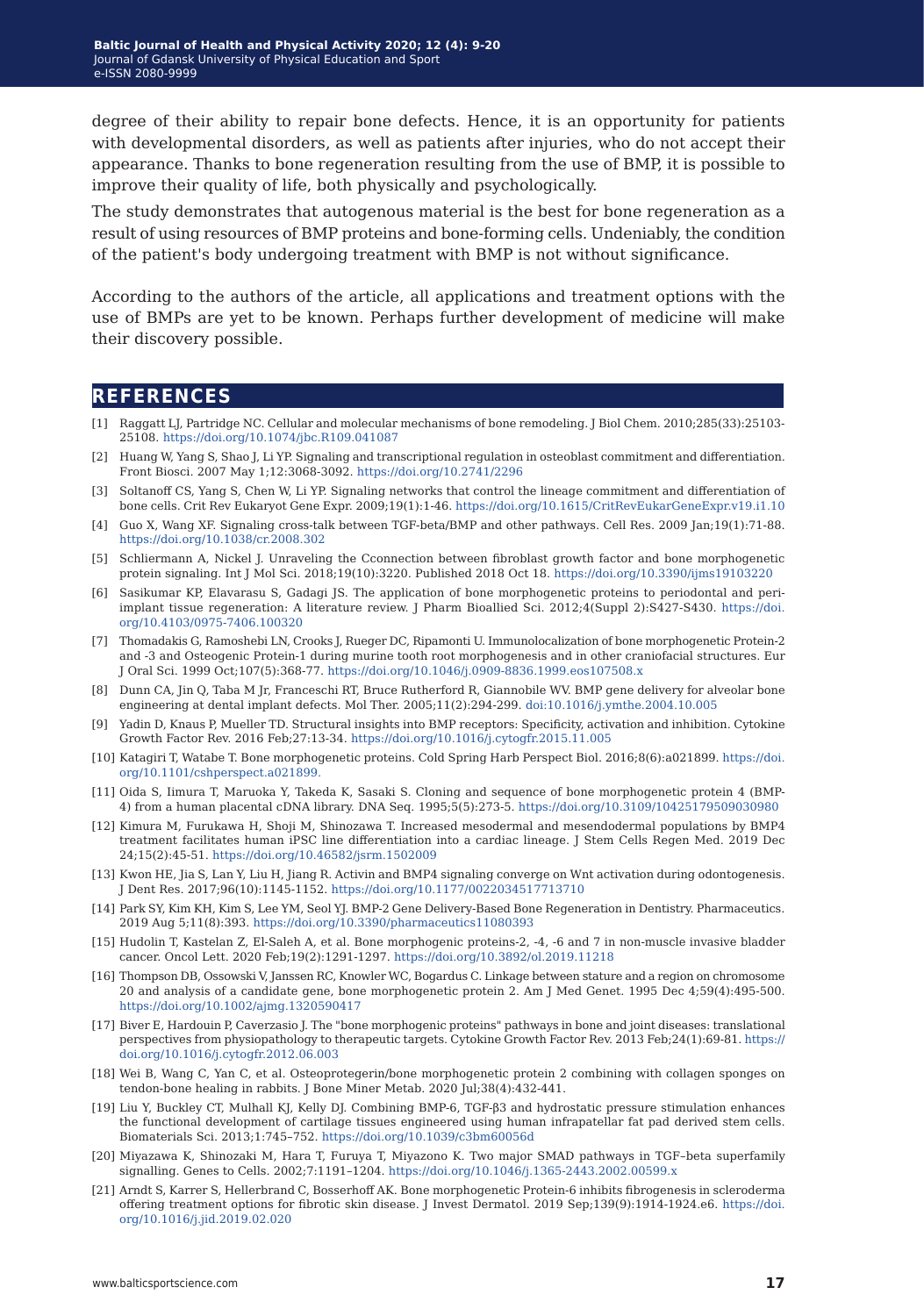- [22] van den Wijngaard A, Weghuis DO, Boersma CJ, van Zoelen EJ, Geurts van Kessel A, Olijve W. Fine mapping of the human bone morphogenetic protein-4 gene (BMP4) to chromosome 14q22-q23 by in situ hybridization. Genomics. 1995 Jun 10;27(3):559-60. <https://doi.org/10.1006/geno.1995.1096>
- [23] Ripamonti U, Renton L. Bone morphogenetic proteins and the induction of periodontal tissue regeneration. Periodontol 2000. 2006;41:73-87. <https://doi.org/10.1111/j.1600-0757.2006.00155.x>
- [24] Rutherford RB, Sampath TK, Rueger DC, Taylor TD. The use of bovine osteogenic protein to promote rapid osseointegration of endosseous dental implants. Int J Oral Maxillofac Implants. 1992;7:297–301.
- [25] Yadin D, Knaus P, Mueller TD. Structural insights into BMP receptors: Specificity, activation and inhibition. Cytokine Growth Factor Rev. 2016 Feb;27:13-34. https://doi.org/10.1016/j.cytogfr.2015.11.005
- [26] Hahn GV, Cohen RB, Wozney JM, et al. A bone morphogenetic protein subfamily: chromosomal localization of human genes for BMP5, BMP6, and BMP7. Genomics. 1992 Nov;14(3):759-762. [https://doi.org/10.1016/S0888-](https://doi.org/10.1016/S0888-7543(05)80181-8) [7543\(05\)80181-8](https://doi.org/10.1016/S0888-7543(05)80181-8)
- [27] Sauermann U, Meyermann R, Schluesener HJ. Cloning of a novel TGF-beta related cytokine, the vgr, from rat brain: cloning of and comparison to homologous human cytokines. J Neurosci Res. 1993;33(1):142–7. [https://doi.org/10.1002/](https://doi.org/10.1002/jnr.490330118) [jnr.490330118](https://doi.org/10.1002/jnr.490330118)
- [28] Cook SD, Rueger DC Osteogenic protein-1: biology and applications. Clin Orthopaed Related Res. 1996;324:29–38. <https://doi.org/10.1097/00003086-199603000-00005>
- [29] Choi S, Cho TJ, Kwon SK, Lee G, Cho J. Chondrogenesis of periodontal ligament stem cells by transforming growth factor-β3 and bone morphogenetic protein-6 in a normal healthy impacted third molar. Int J Oral Sci. 2013;5(1):7- 13. <https://doi.org/10.1038/ijos.2013.19>
- [30] Kayabaşi GK, Tiğli Aydin RS, Gümüşderelioğlu M. In vitro chondrogenesis by BMP6 gene therapy. J Biomed Mater Res A. 2013;101:1353–61. <https://doi.org/10.1002/jbm.a.34430>
- [31] Ma Y, Yao Y, Zhong N, Angwa LM, Pei J. The dose-time effects of fluoride on the expression and DNA methylation level of the promoter region of BMP-2 and BMP-7 in rats. Environ Toxicol Pharmacol. 2020 Apr;75:103331. [https://](https://doi.org/10.1016/j.etap.2020.103331) [doi.org/10.1016/j.etap.2020.103331](https://doi.org/10.1016/j.etap.2020.103331)
- [32] Schuberth JM, DiDomenico LA, Mendicino RW.The utility and effectiveness of bone morphogenetic protein in foot and ankle surgery. J FootAnkle Surg. 2009 May-Jun;48(3):309-14.<https://doi.org/10.1053/j.jfas.2009.01.011>
- [33] El Bialy I, Jiskoot W, Reza Nejadnik M. Formulation, delivery and stability of bone morphogenetic proteins for effective bone regeneration. Pharm Res. 2017 Jun;34(6):1152-1170.<https://doi.org/10.1007/s11095-017-2147-x>
- [34] Wozney JM. Bone morphogenetic proteins. Prog Growth Factor Res. 1989;1(4):267-80. [https://doi.org/10.1016/0955-](https://doi.org/10.1016/0955-2235(89)90015-X ) [2235\(89\)90015-X](https://doi.org/10.1016/0955-2235(89)90015-X )
- [35] Ben-David D, Srouji S, Shapira-Schweitzer K, et al. Low dose BMP-2 treatment for bone repair using a PEGylated fibrinogen hydrogel matrix. Biomaterials. 2013 Apr;34(12):2902-10. [https://doi.org/10.1016/j.biomaterials.2013.01.035](https://doi.org/10.1016/j.biomaterials.2013.01.035 )
- [36] Yeh CH, Chang CK, Cheng MF, Lin HJ, Cheng JT. The antioxidativeeffect of bone morphogenetic protein-7 against high glucose-inducedoxidative stress in mesangial cells. Biochem Biophys Res Commun.2009;382(2):292–297. [https://](https://doi.org/10.1016/j.bbrc.2009.03.011 ) [doi.org/10.1016/j.bbrc.2009.03.011](https://doi.org/10.1016/j.bbrc.2009.03.011 )
- [37] Rosenberg M, Shilo D, Galperin L, et al. BoneMorphogenicProtein2-LoadedPorousSiliconCarriers for OsteoinductiveImplants. Pharmaceutics. 2019 Nov 12;11(11):e602.<https://doi.org/10.3390/pharmaceutics11110602>
- [38] Gottfried ON, Dailey AT. Mesenchymal stem cell and gene therapies for spinal fusion. Neurosurgery. 2008 Sep;63(3):380- 91; discussion 391-2. <https://doi.org/10.1227/01.NEU.0000324990.04818.13>
- [39] Villavicencio AT, Burneikiene S, Nelson EL, Bulsara KR, Favors M, Thramann J. Safety of transforaminal lumbar interbody fusion and intervertebral recombinant human bone morphogenetic protein-2. J Neurosurg Spine. 2005 Dec;3(6):436-43.<https://doi.org/10.3171/spi.2005.3.6.0436>
- [40] Suzuki MF, Oliveira JE, Damiani R, et al. Human bone morphogenetic protein-2 (hBMP-2) characterization by physicalchemical, immunological and biological assays. AMB Express. 2020 Feb 17;10(1):34. [https://doi.org/10.1186/s13568-](https://doi.org/10.1186/s13568-020-0964-5 ) [020-0964-5](https://doi.org/10.1186/s13568-020-0964-5 )
- [41] Didesch JT, Tang P. Anatomy, etiology, and management of scapular winging. J Hand Surg Am. 2019 Apr;44(4):321- 330. <https://doi.org/10.1016/j.jhsa.2018.08.008>
- [42] Ellera Gomes JL, da Silva RC, Silla LM, Abreu MR, Pellanda R. Conventional rotator cuff repair complemented by the aid of mononuclear autologous stem cells. Knee Surg Sports Traumatol Arthrosc. 2012 Feb;20(2):373-7. [https://](https://doi.org/10.1007/s00167-011-1607-9 ) [doi.org/10.1007/s00167-011-1607-9](https://doi.org/10.1007/s00167-011-1607-9 )
- [43] Zhou Q, Zhang JH, Yuan S, et al. A new insight of kartogenin induced the mesenchymal stem cells (MSCs)selectively differentiate into chondrocytes by activating the bone morphogenetic protein 7 (BMP-7)/Smad5 pathway. Med Sci Monit. 2019 Jul 4;25:4960-4967.<https://doi.org/10.12659/MSM.916696>
- [44] Mihelic R, Pecina M, Jelic M, et al. Bone morphogenetic protein-7 (osteogenic protein-1) promotes tendon graft integration in anterior cruciate ligament reconstruction in sheep. Am J Sports Med. 2004 Oct-Nov;32(7):1619-25. <https://doi.org/10.1177/0363546504263703>
- [45] Bravo D, Jazrawi L, Cardone DA, et a. Orthobiologics A Comprehensive Review of the Current Evidence and Use in Orthopedic Subspecialties. Bull Hosp Jt Dis (2013). 2018 Dec;76(4):223-231.
- [46] ImmunoTools GmbH. Recombinant Human Bone Morphogenetic Protein-2 (rh BMP-2). Available online: [http://www.](http://www.immunotools.de/html/cytokines.html) [immunotools.de/html/cytokines.html](http://www.immunotools.de/html/cytokines.html) (accessed on 27 October 2020).
- [47] Friess W, Uludag H, Foskett S, Biron R. Bone regeneration with recombinant human bone morphogenetic protein-2 (rhBMP-2) using absorbable collagen sponges (ACS): influence of processing on ACS characteristics and formulation. Pharm Dev Technol. 1999 Aug;4(3):387-96.<https://doi.org/10.1081/PDT-100101374>
- [48] Vallejo LF, Rinas U. Optimized procedure for renaturation of recombinant human bone morphogenetic protein-2 at high protein concentration. Biotechnol Bioeng. 2004 Mar 20;85(6):601-9.<https://doi.org/10.1002/bit.10906>
- [49] Lo KW, Ulery BD, Ashe KM, Laurencin CT. Studies of bone morphogenetic protein-based surgical repair. Adv Drug Deliv Rev. 2012;64(12):1277-1291. <https://doi.org/10.1016/j.addr.2012.03.014>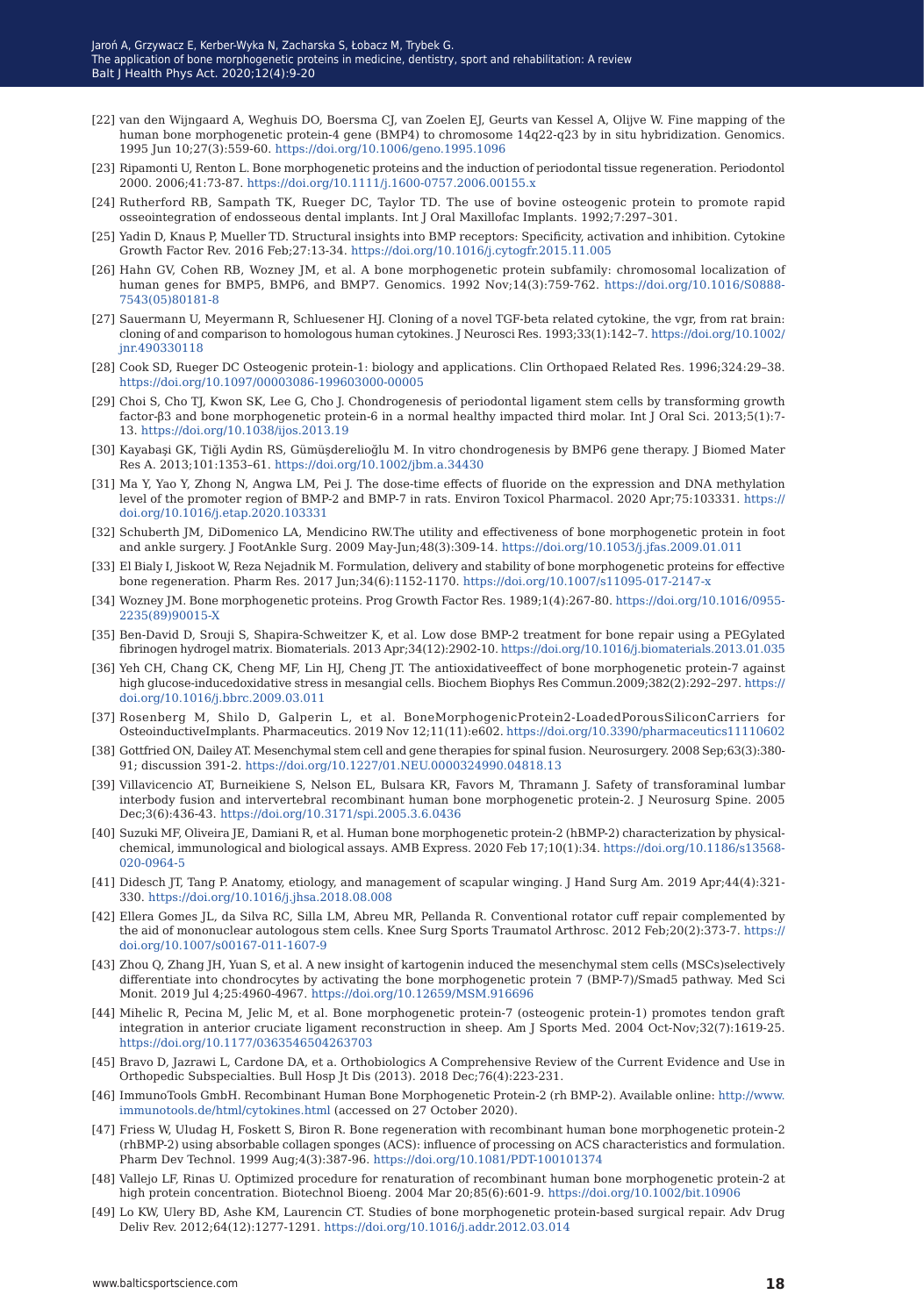- [50] Wang S, Hirschberg R. BMP7 antagonizes TGF-beta dependentfibrogenesis in mesangial cells. Am J Physiol Renal Physiol. 2003;284:F1006–13. <https://doi.org/10.1152/ajprenal.00382.2002>
- [51] Zhu L, Ma J, Mu R, Zhu R, Chen F, Wei X, Shi X, Zang S, Jin L. Bone morphogenetic protein 7 promotes odontogenic differentiation of dental pulp stem cells in vitro. Life Sci. 2018 Jun 1;202:175-181. [https://doi.org/10.1016/j.](https://doi.org/10.1016/j.lfs.2018.03.026 ) [lfs.2018.03.026](https://doi.org/10.1016/j.lfs.2018.03.026 )
- [52] Abu-Serriah MM, Odell E, Lock C, Gillar A, Ayoub AF, Fleming RH. Histological assessment of bioengineered new bone in repairing osteoperiosteal mandibular defects in sheep using recombinant human bone morphogenetic protein-7. Br J Oral Maxillofac Surg. 2004 Oct;42(5):410-8.<https://doi.org/10.1016/j.bjoms.2004.05.005>
- [53] Ma Y, Yao Y, Zhong N, Angwa LM, Pei J. The dose-time effects of fluoride on the expression and DNA methylation level of the promoter region of BMP-2 and BMP-7 in rats. Environ Toxicol Pharmacol. 2020 Apr;75:103331. [https://](https://doi.org/10.1016/j.etap.2020.103331 ) [doi.org/10.1016/j.etap.2020.103331](https://doi.org/10.1016/j.etap.2020.103331 )
- [54] Yang W, Harris MA, Cui Y, Mishina Y, Harris SE, Gluhak-Heinrich J. Bmp2 is required for odontoblast differentiation and pulp vasculogenesis. J Dent Res. 2012 Jan;91(1):58-64. <https://doi.org/10.1177/0022034511424409>
- [55] Willette RN, Gu JL, Lysko PL, et al. BMP-2 gene expression and effects on human vascularsmooth muscle cells. J Vasc Res. 1999;36:20-125.<https://doi.org/10.1159/000025634>
- [56] Aluganti Narasimhulu C, Singla DK. The role of bone morphogenetic protein 7 (bmp-7) in inflammation in heart diseases. Cells. 2020 Jan 23;9(2):E280.<https://doi.org/10.3390/cells9020280>
- [57] Feng Y, Jin MY, Liu DW, Wei L. Bone morphogenetic protein (BMP 7) expression is regulated by the E3 ligase UBE4A in diabeticnephropathy. Arch Physiol Biochem. 2019;19:1–4. <https://doi.org/10.1080/13813455.2018.1551905>
- [58] Shijo T, Warita H, Suzuki N, et al. Antagonizing bone morphogenetic protein 4 attenuates disease progression in a rat model of amyotrophic lateral sclerosis. Exp Neurol. 2018 Sep;307:164-179. [https://doi.org/10.1016/j.](https://doi.org/10.1016/j.expneurol.2018.06.009 ) [expneurol.2018.06.009](https://doi.org/10.1016/j.expneurol.2018.06.009 )
- [59] Majerczak J, Filipowska J, Tylko G, et al. Impact of long-lastingspontaneousphysicalactivity on bonemorphogeneticprotein4 in the heart and tibia in murinemodel of heartfailure. Physiol Rep. 2020;(8):e14412. [https://doi.org/10.14814/](https://doi.org/10.14814/phy2.14412 ) [phy2.14412](https://doi.org/10.14814/phy2.14412 )
- [60] Ayoub A, Roshan CP, Gillgrass T, Naudi K, Ray A. The clinical application of rhBMP-7 for the reconstruction of alveolar cleft. J Plast Reconstr Aesthet Surg. 2016 Jan;69(1):101-7. <https://doi.org/10.1016/j.bjps.2015.09.004>
- [61] Ayoub A, Gillgrass T. The Clinical application of recombinant human bone morphogenetic protein 7 for reconstruction of alveolar cleft: 10 years' follow-up. J Oral Maxillofac Surg. 2019 Mar;77(3):571-581. [https://doi.org/10.1016/j.](https://doi.org/10.1016/j.joms.2018.08.031  ) [joms.2018.08.031](https://doi.org/10.1016/j.joms.2018.08.031  )
- [62] Shim JY, Lee Y, Lim JH, et al. Comparative Evaluation of Recombinant Human Bone Morphogenetic Protein-2/ Hydroxyapatite and Bovine Bone for New Bone Formation in Alveolar Ridge Preservation. Implant Dent. 2018 Dec;27(6):623-629.<https://doi.org/10.1097/ID.0000000000000814>
- [63] Simic P, Culej JB, Orlic I, Grgurevic L, Draca N, Spaventi R, Vukicevic S. Systemically administered bone morphogenetic protein-6 restores bone in aged ovariectomized rats by increasing bone formation and suppressing bone resorption. J Biol Chem. 2006 Sep 1;281(35):25509-21.<https://doi.org/10.1074/jbc.M513276200>
- [64] Dumic-Cule I, Peric M, Kucko L, Grgurevic L, Pecina M, Vukicevic S. Bone morphogenetic proteins in fracture repair. Int Orthop. 2018 Nov;42(11):2619-2626. <https://doi.org/10.1007/s00264-018-4153-y>
- [65] Cho TJ, Gerstenfeld LC, Einhorn TA. Differential temporal expression of members of the transforming growth factor β superfamily during murine fracture healing. J Bone Mineral Res. 2002;17(3):513-20. [https://doi.org/10.1359/](https://doi.org/10.1359/jbmr.2002.17.3.513 ) [jbmr.2002.17.3.513](https://doi.org/10.1359/jbmr.2002.17.3.513 )
- [66] Muschler G. Bone graft materials; an overview of the basic science. Clin Orthop. 2000;371:10-4. [https://doi.](https://doi.org/10.1097/00003086-200002000-00003 ) [org/10.1097/00003086-200002000-00003](https://doi.org/10.1097/00003086-200002000-00003 )
- [67] Janicki P, Schmidmaier G. What should be the characteristics of the ideal bone graft substitute Combining scaffolds with growth factors and/or stem cells. Injury. 2011;42:77-81. <https://doi.org/10.1016/j.injury.2011.06.014>
- [68] Ehrler DM, Vaccaro AR. The use of allograft bone in lumbar spine surgery. Clinical orthopaedics and related research. 2000;371:38-45. <https://doi.org/10.1097/00003086-200002000-00005>
- [69] Gu L, Park JH, Duong KH, Ruoslahti E, Sailor MJ. Magnetic luminescent porous silicon microparticles for localized delivery of molecular drug payloads. Small. 2010 Nov 22;6(22):2546-52. <https://doi.org/10.1002/smll.201000841>
- [70] Santos HA, Mäkilä E, Airaksinen AJ, Bimbo LM, Hirvonen J. Porous silicon nanoparticles for nanomedicine: preparation and biomedical applications. Nanomedicine (Lond). 2014 Apr;9(4):535-54. <https://doi.org/10.2217/nnm.13.223>
- [71] Tasciotti E, Liu X, Bhavane R, et al. Mesoporous silicon particles as a multistage delivery system for imaging and therapeutic applications. Nat Nanotechnol. 2008;3:151.<https://doi.org/10.1038/nnano.2008.34>
- [72] Anglin EJ, Cheng L, Freeman WR, Sailor MJ. Porous silicon in drug delivery devices and materials. Adv Drug Deliv Rev. 2008;60(11):1266-1277. <https://doi.org/10.1016/j.addr.2008.03.017>
- [73] Salonen J, Kaukonen AM, Hirvonen J, Lehto VP. Mesoporous silicon in drug delivery applications. J Pharm Sci. 2008 Feb;97(2):632-53.<https://doi.org/10.1002/jps.20999>
- [74] Fan D, Akkaraju GR, Couch EF, Canham LT, Coffer JL. The role of nanostructured mesoporous silicon in discriminating in vitro calcification for electrospun composite tissue engineering scaffolds. Nanoscale. 2011 Feb;3(2):354-61. [https://](https://doi.org/10.1039/C0NR00550A ) [doi.org/10.1039/C0NR00550A](https://doi.org/10.1039/C0NR00550A )
- [75] Gutiérrez-Prieto SJ, Perdomo-Lara SJ, Diaz-Peraza JM, Sequeda-Castañeda LG. Analysis of In Vitro Osteoblast Culture on Scaffolds for Future Bone Regeneration Purposes in Dentistry. Adv Pharmacol Sci. 2019;2019:5420752. https:// [doi.org/10.1155/2019/5420752](http://doi.org/10.1155/2019/5420752)
- [76] Hing KA, Revell PA, Smith N, Buckland T. Effect of silicon level on rate, quality and progression of bone healing within silicate-substituted porous hydroxyapatite scaffolds. Biomaterials. 2006 Oct;27(29):5014-26. h[ttps://doi.](ttps://doi.org/10.1016/j.biomaterials.2006.05.039 ) [org/10.1016/j.biomaterials.2006.05.039](ttps://doi.org/10.1016/j.biomaterials.2006.05.039 )
- [77] Murphy MB, Blashki D, Buchanan RM, et al. Multi-composite bioactive osteogenic sponges featuring mesenchymal stem cells, platelet-rich plasma, nanoporous silicon enclosures, and Peptide amphiphiles for rapid bone regeneration. J Funct Biomater. 2011 Jun 21;2(2):39-66.<https://doi.org/10.3390/jfb2020039>